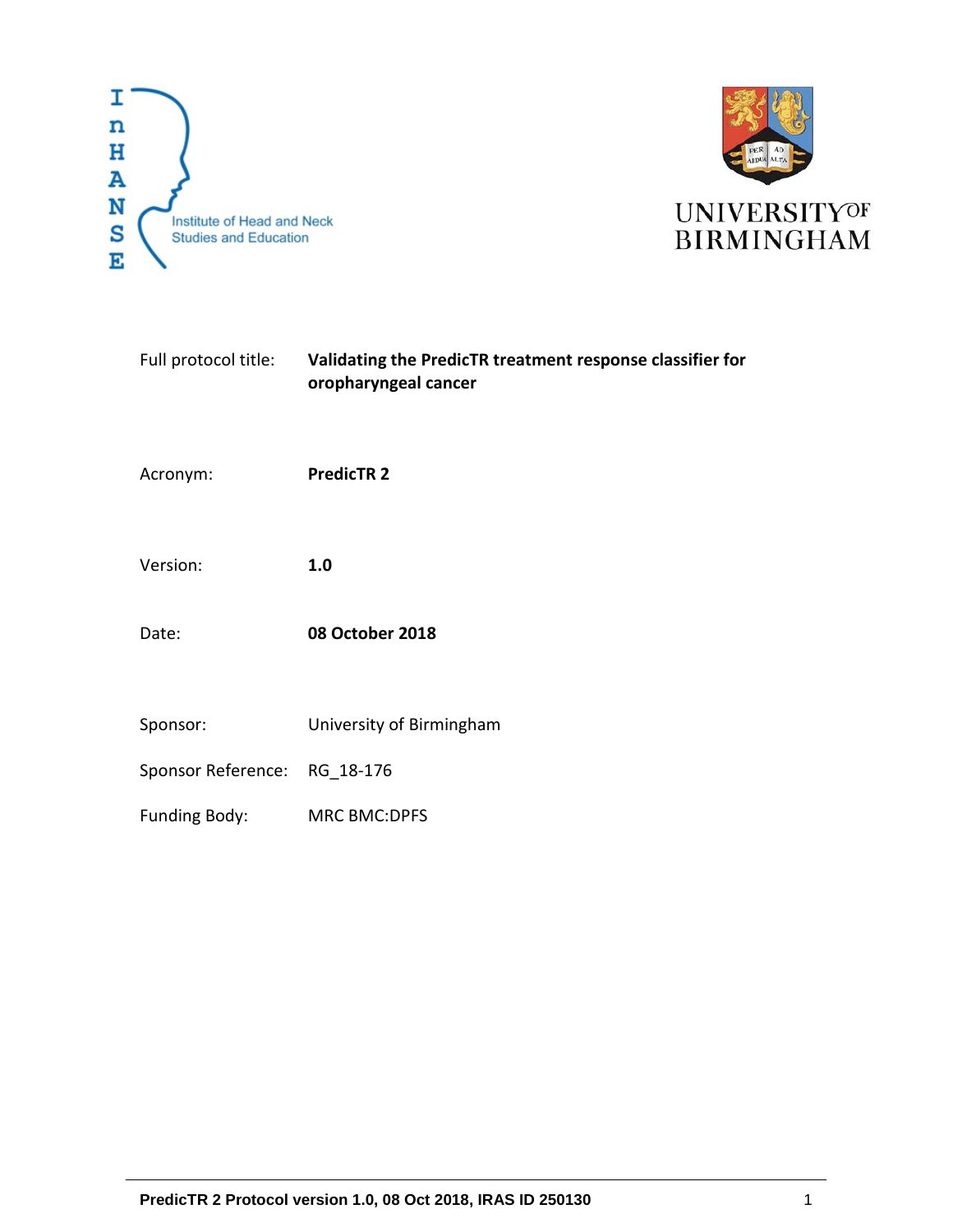# **Contents**

 $\ddot{\phantom{1}}$ 

| Methods, statistical analysis plan and formal sample size calculations12 |  |
|--------------------------------------------------------------------------|--|
|                                                                          |  |
|                                                                          |  |
|                                                                          |  |
|                                                                          |  |
|                                                                          |  |
|                                                                          |  |
|                                                                          |  |
|                                                                          |  |
|                                                                          |  |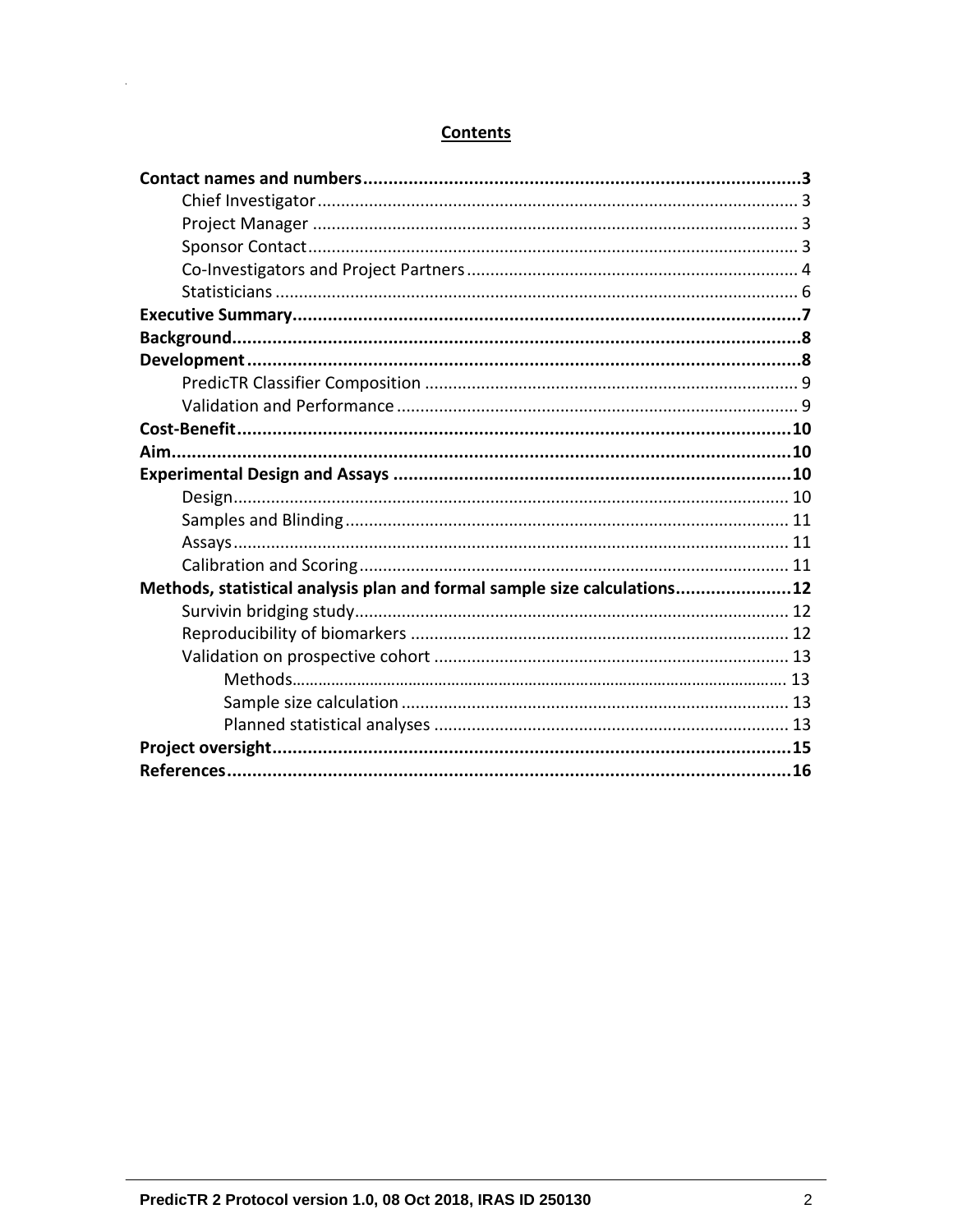#### **Contact names and numbers**

#### <span id="page-2-1"></span><span id="page-2-0"></span>**Chief Investigator**

Prof Hisham Mehanna Professor of Head and Neck Surgery Institute of Head and Neck Studies and Education (InHANSE) Institute of Cancer and Genomic Sciences Robert Aitken Building, 2nd Floor University of Birmingham Birmingham. B15 2TT E-mail: [h.mehanna@bham.ac.uk](mailto:h.mehanna@bham.ac.uk) Tel: 0121 414 6547

<span id="page-2-2"></span>Signature: Date: 08/10/2018

#### **Project Manager**

Dr Rachel Spruce Translational Team Leader Institute of Head and Neck Studies and Education (InHANSE) Institute of Cancer and Genomic Sciences Robert Aitken Building, 2nd Floor University of Birmingham Birmingham. B15 2TT E-mail: [r.spruce@bham.ac.uk](mailto:r.spruce@bham.ac.uk) Tel: 0121 414 9275

#### <span id="page-2-3"></span>**Sponsor contact**

Research Support Group University of Birmingham The Dome, Aston Webb, C Block Birmingham United Kingdom B15 2TT Email: researchgovernance@contacts.bham.ac.uk

Note: Signature on the IRAS form by the Sponsor constitutes sponsorship agreement, and therefore is not required on the protocol.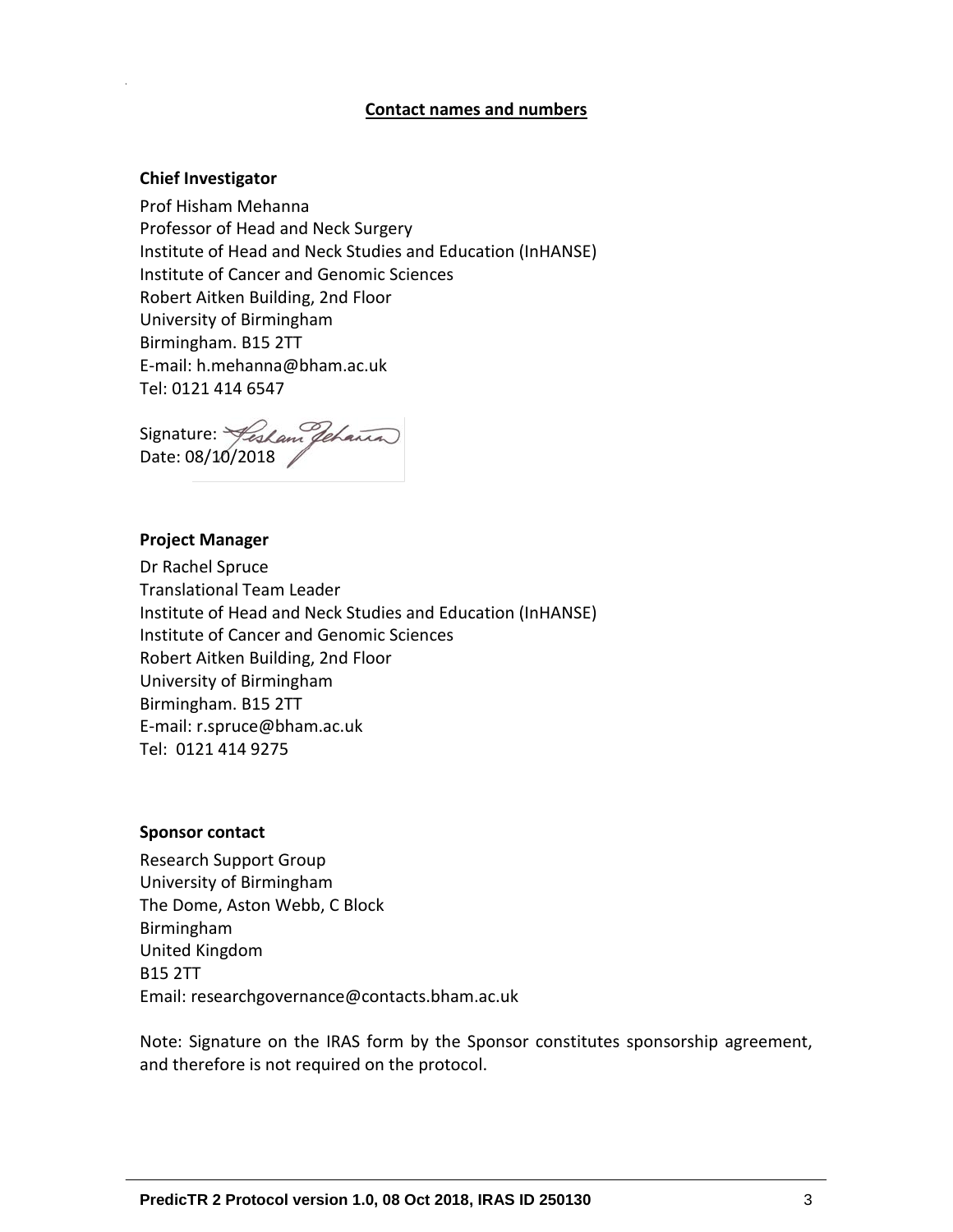#### <span id="page-3-0"></span>**Co-Investigators and Project Partners**

Mr Stuart Winter Blenheim Head and Neck Unit Churchill Hospital Old Road, Headington Oxford, OX3 7LE Email: stuart.winter@ouh.nhs.uk Tel: 01865 231 061

Dr Max Robinson Senior Lecturer in Oral Pathology School of Dental Sciences Newcastle University Framlington Place Newcastle-upon-Tyne, NE2 4BW Email: max.robinson@ncl.ac.uk Tel: 0191 208 8391

Professor Andy Ness NIHR Bristol Biomedical Research Centre Nutrition Theme Level 3, University Hospitals Bristol Education Centre Upper Maudlin Street Bristol, BS2 8AE Email: [andy.ness@bristol.ac.uk](mailto:andy.ness@bristol.ac.uk) Tel: 01173421751

Professor Steven Thomas Division of Oral and Maxillofacial Surgery Bristol Dental Hospital Lower Maudlin Street Bristol, BS1 2LY Email: [Steve.Thomas@bristol.ac.uk](mailto:Steve.Thomas@bristol.ac.uk)

Dr Miranda Pring Bristol Dental Hospital Lower Maudlin Street Bristol, BS1 2LY Email: Miranda.Pring@bristol.ac.uk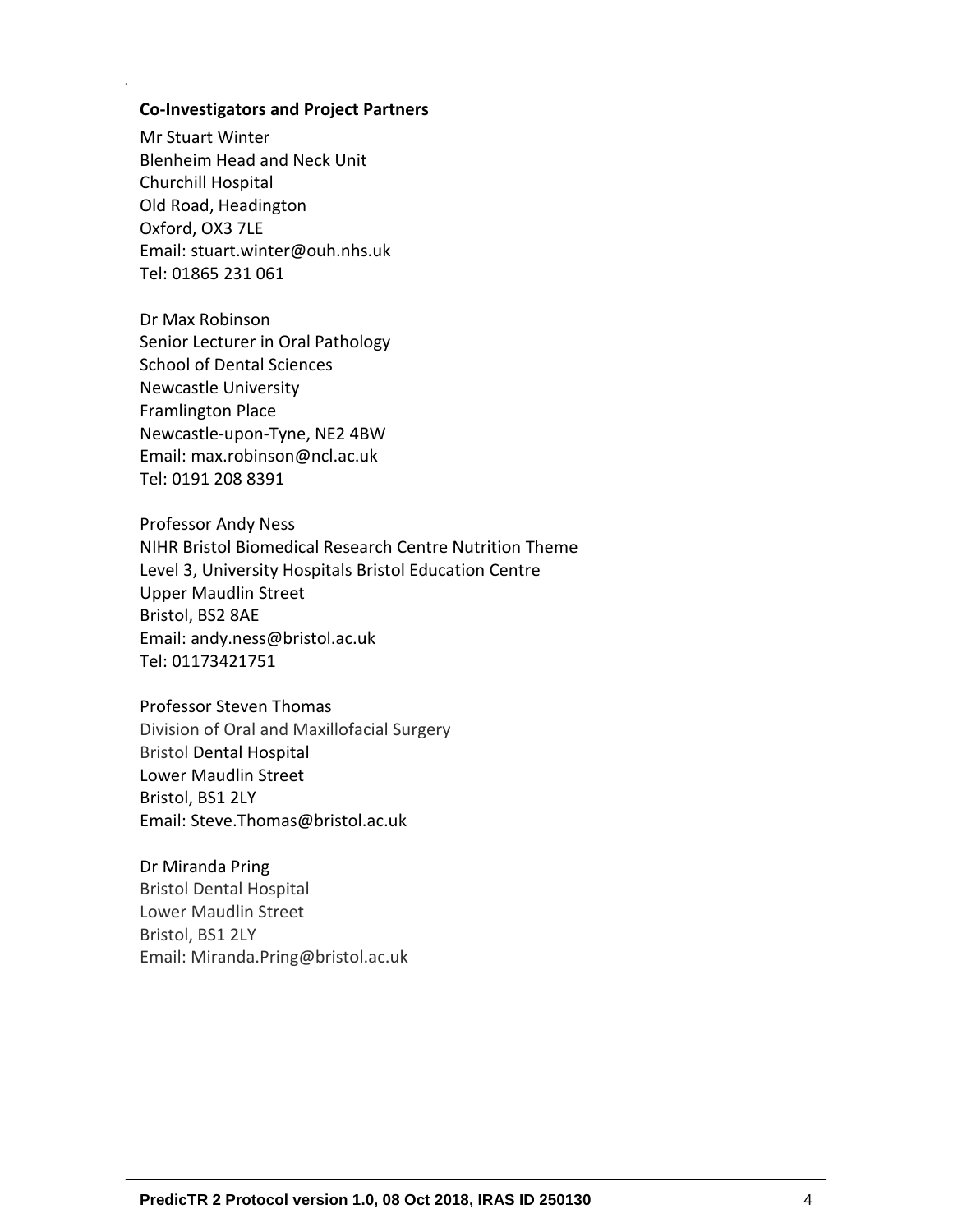Anthony Kong Institute of Head and Neck Studies and Education (InHANSE) University of Birmingham Robert Aitken Building, 2nd Floor Birmingham, B15 2TT Email: [A.H.Kong@bham.ac.uk](mailto:A.H.Kong@bham.ac.uk) Tel: 0121 414 9294

Mr Paul Nankivell Senior Clinical Lecturer Institute of Head and Neck Studies and Education (InHANSE) University of Birmingham Robert Aiken Building, 2<sup>nd</sup> Floor Birmingham, B15 2TT Email: P.C.Nankivell@bham.ac.uk Tel: 0121 414 6547

Professor Nasir Rajpoot Department of Computer Science University of Warwick, Coventry, CV4 7AL Email: N.M.Rajpoot@warwick.ac.uk Tel: 07698 0999

Dr Ketan Shah Cellular Pathology The John Radcliffe Hospital Oxford, OX3 9DU Email: ketan.shah@nhs.net Tel: 01865 222893

Dr Jacqueline James Northern Ireland Molecular Pathology Laboratory Centre for Cancer Research and Cell Biology Queens University Belfast 97 Lisburn Road Belfast, BT9 7BL Email: [j.james@qub.ac.uk](mailto:j.james@qub.ac.uk)

Professor Gareth Thomas University of Southampton University Road Southampton, SO17 1BJ United Kingdom Email: [g.thomas@soton.ac.uk](mailto:g.thomas@soton.ac.uk)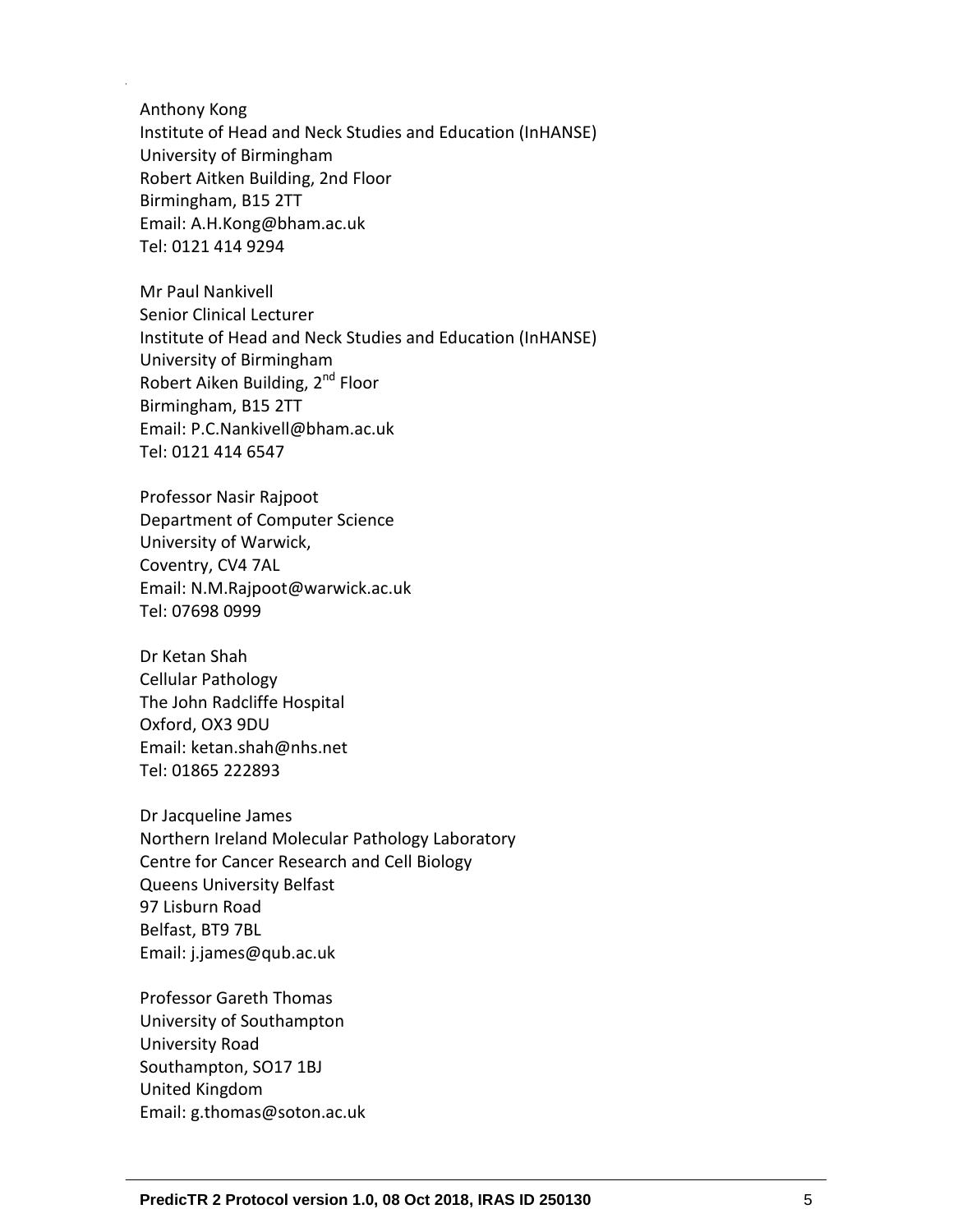Dr Selavam Thavaraj Head & Neck Pathology 4th Floor Tower Wing, Guy's Hospital Great Maze, Pond London SE1 9RT UK Email: selvam.thavaraj@kcl.ac.uk Tel: 020 7188 4367

### <span id="page-5-0"></span>**Statisticians**

Professor Christopher Holmes Department of Statistics University of Oxford 24-29 St Giles' Oxford, OX1 3LB E-mail: cholmes@stats.ox.ac.uk Tel: 01865 285873

Dr Jennifer Rogers Department of Statistics University of Oxford 24-29 St Giles' Oxford, OX1 3LB E-mail: [jennifer.rogers@stats.ox.ac.uk](mailto:jennifer.rogers@stats.ox.ac.uk) Tel: 07729 984952

Professor Jon Deeks Institute of Applied Health Research College of Medical and Dental Sciences University of Birmingham Birmingham, B15 2TT E-mail: J.Deeks@bham.ac.uk Tel: 0121 4145 328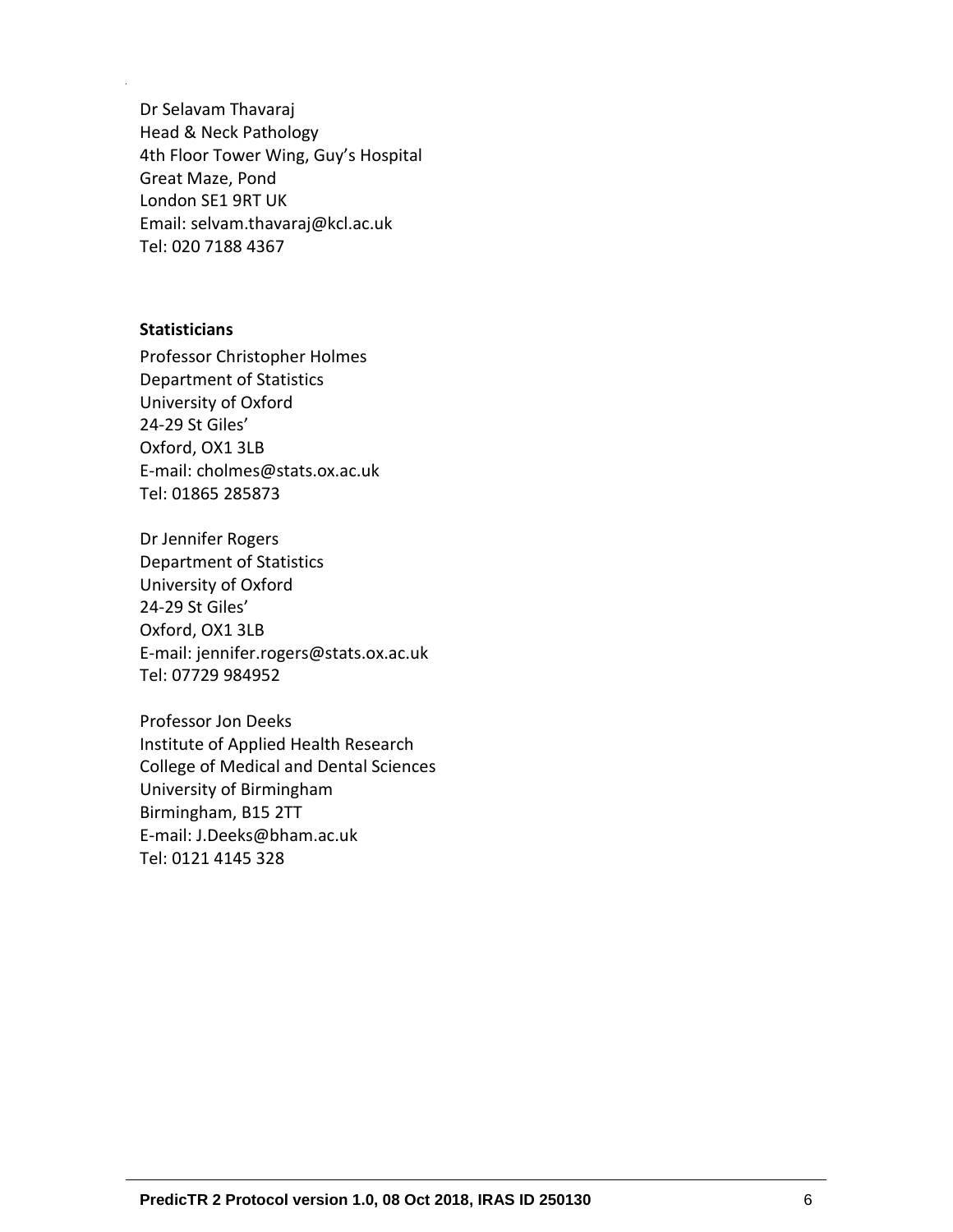### **Executive Summary**

<span id="page-6-0"></span>We have undertaken preclinical development and internal validation on a retrospective cohort of our PredicTR biomarker classifier, comprising p16, HPV ISH, Survivin and Tumour Infiltrating Lymphocyte score (TILs). This classifier strongly predicts which oropharyngeal cancer (OPC) patients will benefit from adding surgery to current standard of care chemo-radiotherapy (20% improvement in 3-year overall survival (OS) for high risk patients), so could be used to decide treatment.

To progress validation along the NCI-Translational Research Working Group Developmental Pathway, and prepare for a definitive clinical trial, we aim to:

1. Optimise and implement the CE-marked Survivin reagent into our classifier. We will demonstrate equivalence with the Research Use Only reagent used during classifier development, by staining 200 samples from the previously tested cohort, in a bridging study.

2. Assess reproducibility and prognostic performance of an automated algorithm for scoring TILs in OPC. We developed an AI-based algorithm for scoring TILs on digitised images of H&E stained slides in oral cancer. We will optimise then compare its ability to predict OS versus scoring by pathologists on 96 OPC samples.

3. Test assay intra- and inter-laboratory reproducibility for the 4 biomarkers, using CEmarked reagents, on whole tissue sections in routine NHS clinical laboratories. In ring experiments, at least 25 randomised reference cases will be stained blind, in duplicate, in up to 6 separate NHS labs, and scored by trained pathologists blinded to outcome. If poorly reproducible, a qualitative study and further experiments will be done to address causes.

4. Validate the biomarker classifier in a prospective, independent external cohort under routine clinical conditions. Approximately 504 OPC samples, already collected prospectively within the Head and Neck 5000 cohort, will be stained and scored blind at up to 6 NHS laboratories. Classifier performance and prediction accuracy will be evaluated.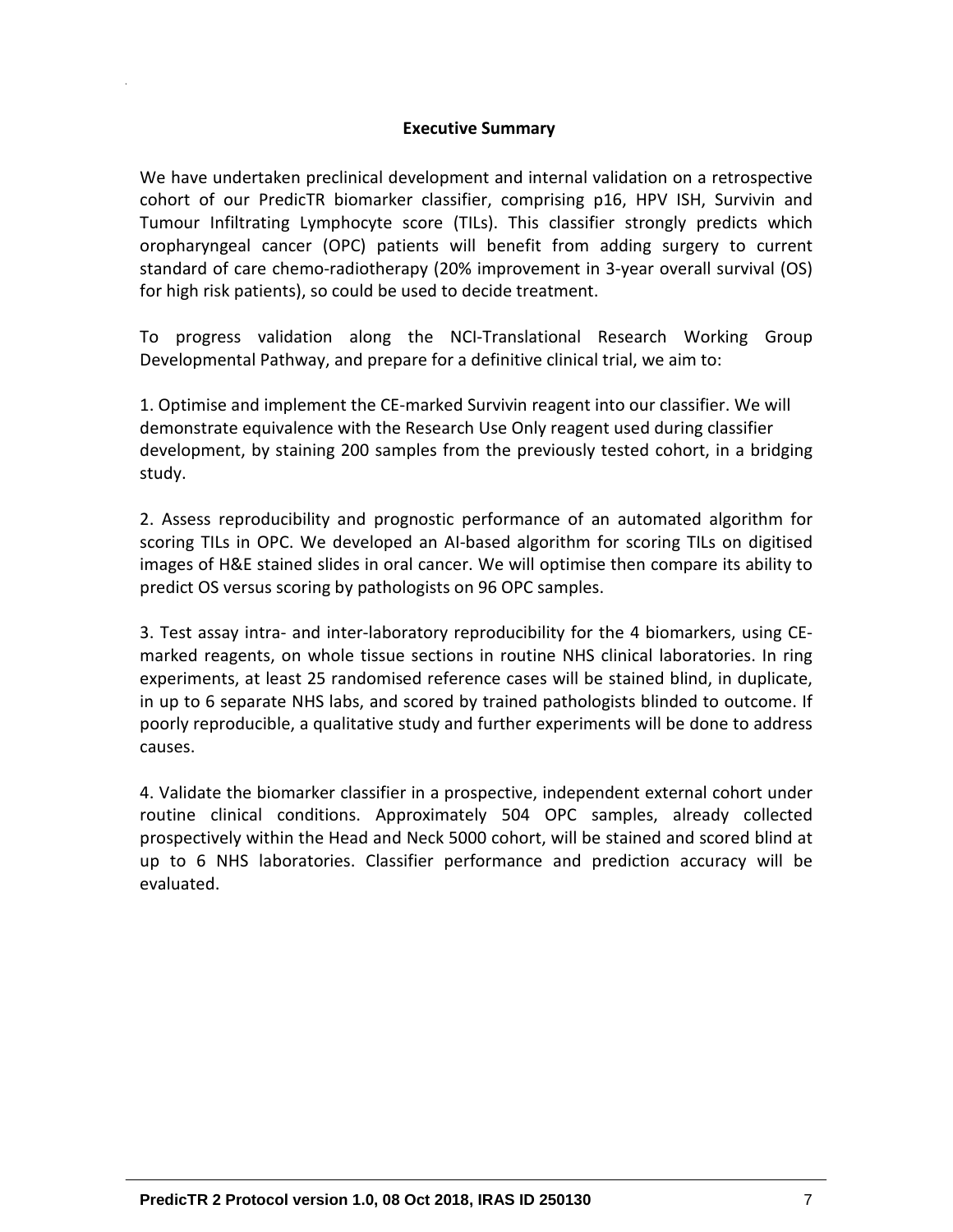## <span id="page-7-0"></span>**Background**

Chemo-radiotherapy (CRT, chemotherapy + radiotherapy given together) is the standard treatment for oropharyngeal cancer (OPC). With the recent advent of transoral surgery, there is uncertainty regarding the role of adding surgery or substituting it (instead of chemotherapy) in the 70% patients who are respectable to improve outcomes.

Adding surgery may improve outcomes in those patients who are at increased risk of locoregional recurrence. Surgery also eliminates the need for chemotherapy in  $\sim$  50% patients, i.e. patients are treated with surgery and radiotherapy only, reducing risk of life-threatening infections, dry mouth and difficulty swallowing. However, the remaining 50% receive triple therapy (surgery + radiotherapy + chemotherapy), which comes with potentially increased complications (bleeding, infection), poorer long-term functional outcomes (dysphagia, aspiration, permanent tracheostomy) and increased cost  $(+$   $\sim$  £5000).

Recent research has developed prognostic classifiers and nomograms that predict better prognosis regardless of treatment type, but cannot guide treatment selection. Most are based on HPV status, clinical stage (Tumour and Nodal stage), and smoking history (1-3). These novel approaches are currently being used to stratify and recruit patients into clinical trials, but they do not guide selection of specific treatments. Therefore, presently treatment decisions are based only on clinician preference and patient choice.

The concept of predictive classifiers (that can actually guide treatment selection) is well established (e.g. OncotypeDx in breast cancer). To date, there are no validated predictive classifiers for OPC.

## <span id="page-7-1"></span>**Development**

Through systematic review and meta-analysis of literature, we identified 10 biomarkers that showed prognostic ability for OPC specifically (4). Following the NCI's Translational Working Group Biospecimen-based Developmental Pathway (NCI-TWGBDP), we optimised assays for these 10 biomarkers. The assays achieved good reproducibility and demonstrated high correlation >0.75 between blinded pathologists and between sections and tissue microarrays (TMAs).

In a single research lab, we then stained and scored the 10 biomarkers on TMAs of a development multi-centre cohort (n=600 retrospectively collected cases). We ensured adequate blinding of assessments and analyses, and adjusted for important prognostic factors.

Using Cox proportional hazards models, we developed a prognostic biomarker model that also predicts which OPC patients benefit from surgery. During development, the biomarker only model outperformed models with clinical factors only (with either TNM 7 or 8), and those with clinical factors and biomarkers combined.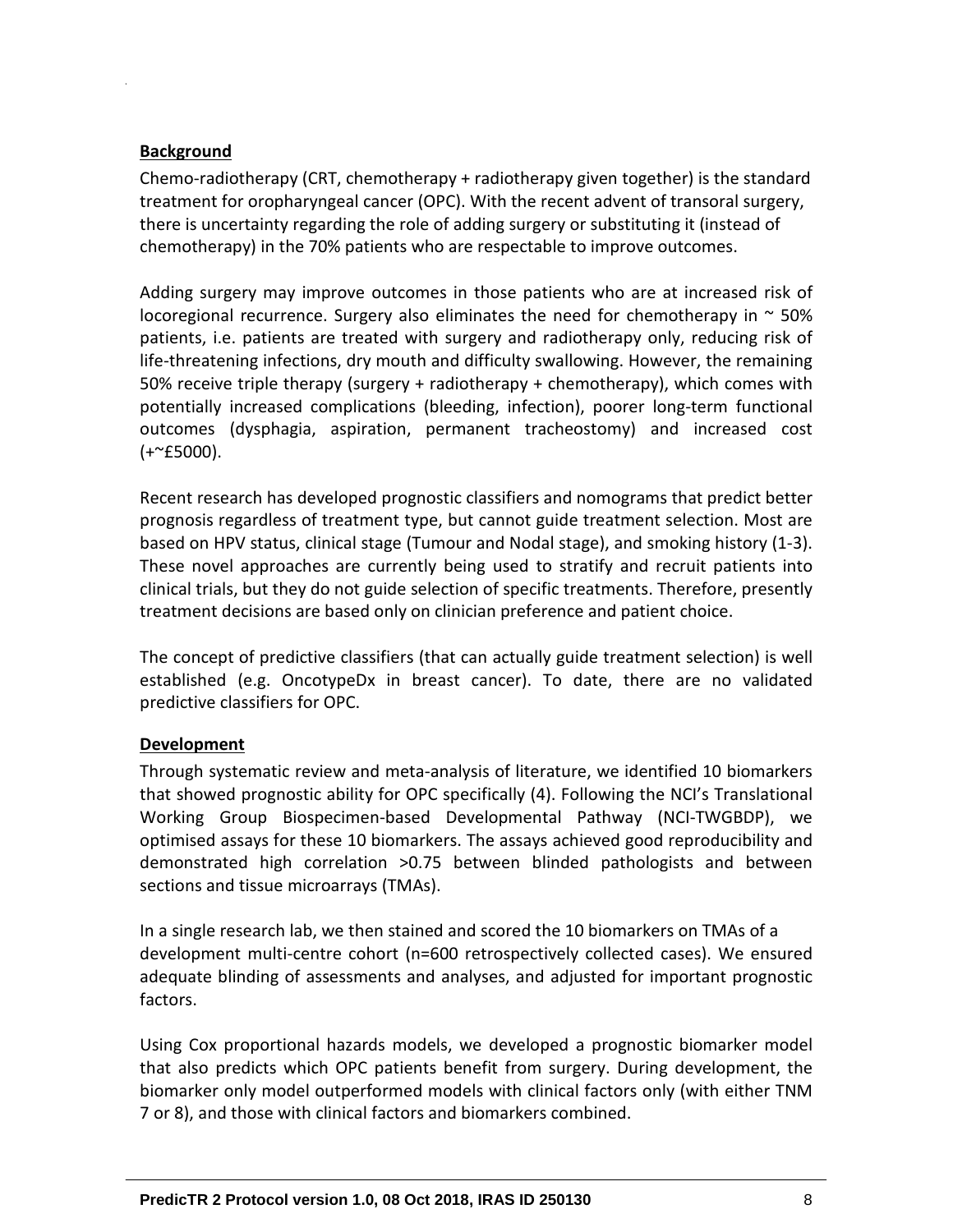## <span id="page-8-0"></span>**PredicTR Classifier Composition**

The biomarker-only model comprises p16 immunohistochemistry (IHC), HPV-DNA in situhybridisation (HPV-ISH), Survivin IHC and Tumour Infiltrating Lymphocytes score (TILs), spanning HPV status, immune status and cell cycle biology. All biomarkers are commercially available.

p16 and HPV-ISH are markers of HPV infection, and are well-established prognostic biomarkers in OPC (5). They have been very well-validated and used extensively in OPC, with well-defined cut-offs (6,7). p16 is scored positive if moderate to strong staining in 70% or more of tumour cells is seen, and HPV-ISH is scored either positive or negative (6).

Tumour Infiltrating Lymphocyte score (TILs) is widely accepted as a surrogate indicator for immune response to cancer. TILs are scored on an H&E slide under 2.5x magnification, as high (diffuse, T-Lymphocytes present in >80% tumour/stroma), low (weak/absent staining, <20% tumour/stroma) and moderate (patchy, present in 20-80% tumour/stroma) (8). TILs has been found to be an independent prognostic marker of overall and progression free survival in OPC (9): Compared to TILs low, patients scored as TILs moderate or high demonstrated a hazards ratio of 0.59 (0.37-0.95) and 0.21(0.11-0.41, p<0.001) respectively. Significantly more HPV-positive patients were TIL high. Immunohistochemistry staining of T-lymphocytes using CD3, CD8, CD4, FOXP3, and ratios of the above did not improve prognostication over TILs.

Survivin is a member of the inhibitor of apoptosis (IAP) gene family, which encode regulatory proteins that prevent apoptosis. It is generally deregulated in cancer (10) and is known to be over-expressed in OPC (4). A recent meta-analysis of Survivin expression in oral cancer demonstrated that increased expression was associated with poor prognosis (Hazard ratio of death 1.62) (11). Survivin immunohistochemistry is scored by H-score.

# <span id="page-8-1"></span>**Validation and Performance**

We then validated our classifier on TMAs from an independent retrospective multicenter cohort (n=385), replicating predictive performance with very good discrimination, Harrell's C-index 0.84 (95% CI 0.79-0.88), and excellent calibration.

Our biomarker algorithm classifies patients into low and high-risk. Low-risk patients do not benefit from additional surgery (HR=0.85, 95% CI 0.31-2.35, p=0.759) and can be treated with CRT alone. High-risk patients demonstrate ~20% absolute improvement in overall survival if surgery is added (3yr OS 63% versus 42.5% CRT alone; HR= 0.51, 95%CI 0.3-0.85, p=0.01). This benefit would constitute a greater improvement in survival than that caused by any advance in HNC treatment in last 2 decades.

The biomarker panel is relatively easy to read by pathologists, demonstrating high correlation (>0.75) between pathologists following a short 3-hour calibration process. It is relatively inexpensive (actual cost £100, retail £500-750). It is also possible to stain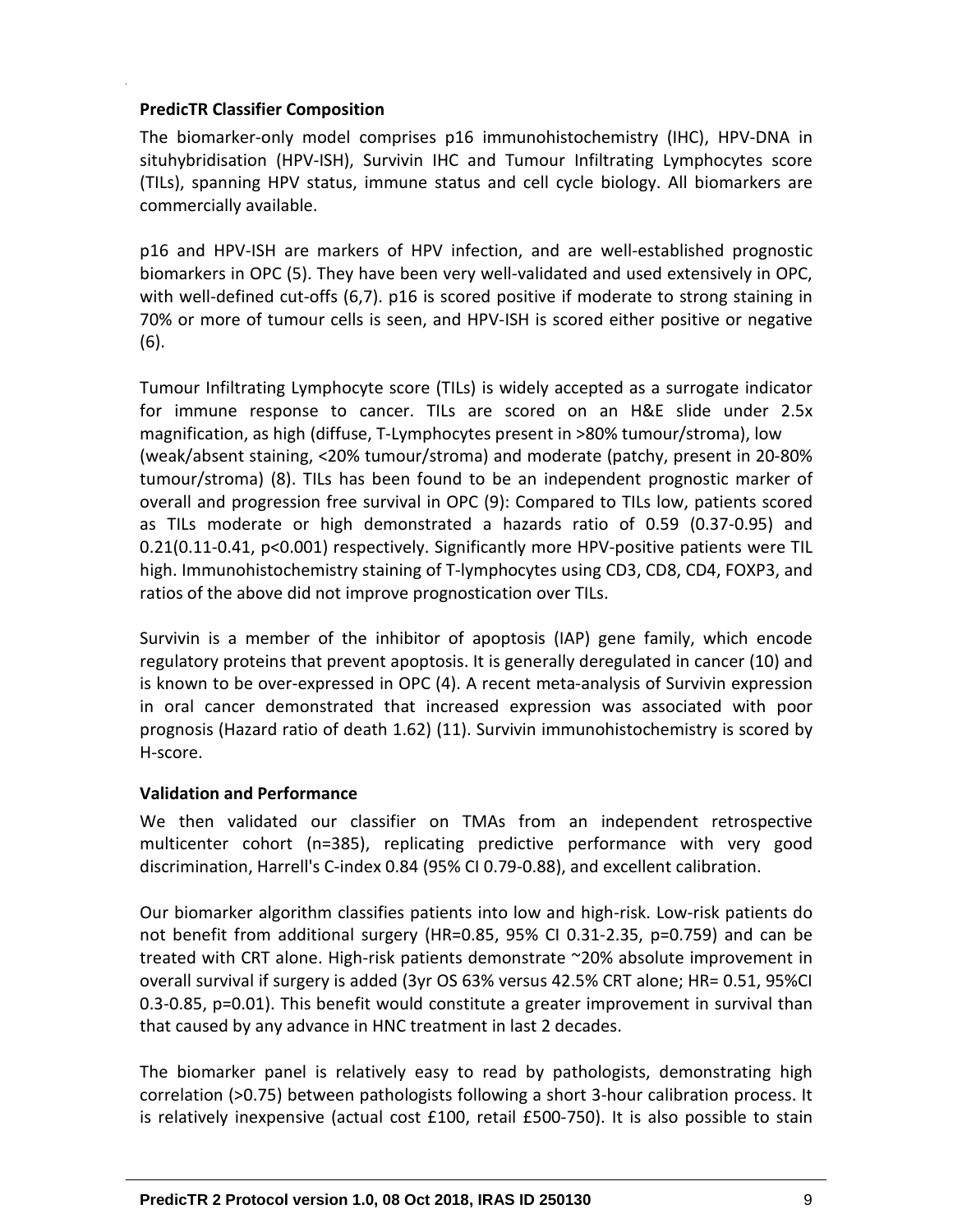and score quickly in a timely manner (3 working days), fitting well within the current treatment pathway.

## <span id="page-9-0"></span>**Cost-Benefit**

In most countries where CRT is the standard of care, adding surgery can result in triple therapy for 50% of patients with the potential for increased complications during treatment period, additional hospital stay, long term functional deficits (including poor swallow, aspiration, and permanent tracheostomy) and reduced quality of life, as well as significant additional cost (+£5000 per case).

Conversely, including surgery in the initial treatment of those patients who are at high risk of loco-regional recurrence appears to result in ~20% improvement in absolute overall survival. Curing (and preventing recurrence) in an additional 20% of the high-risk patients would be cost effective, saving substantial palliative care costs and the emotional, social and economic costs of early death of a member of society.

Therefore, our test, which would cost £500-750 (retail) per patient, could result in the 50% of patients who are high-risk having additional surgery (~£5,000 per case), but would result in cure of an additional 20% of these patients. This would save  $\approx$ £30,000 palliative treatment costs per patient. In the UK, on the basis of 2000 OPC patients a year, implementation of our classifier is calculated to save a net £4.25 million per year.

Alternatively, if adding surgery becomes standard of care as is currently happening in some countries e.g. Germany and USA, then our test (costing £500-750) would save the 50% of patients who are low risk from having additional surgery (£5000 per case), resulting in reduced costs (projected in UK to be £3.5 million per year), as well as reduced toxicity and long-term functional deficit and improved quality of life for those patients.

# <span id="page-9-1"></span>**Aim**

We now wish to complete our classifier's validation process, before undertaking a definitive clinical trial in preparation for clinical adoption. This would be the first validated biomarker classifier guiding treatment selection for OPC, and would present a significant advance in the personalised treatment of these patients.

## <span id="page-9-2"></span>**Experimental Design and Assays**

# <span id="page-9-3"></span>**Design**

To progress validation along the NCI-Translational Research Working Group Developmental Pathway, and prepare for a definitive clinical trial, we aim to:

- 1. Optimise and implement the CE-marked Survivin reagent into our classifier, in a bridging study.
- 2. Assess reproducibility and prognostic performance of an automated algorithm for scoring TILs in OPC.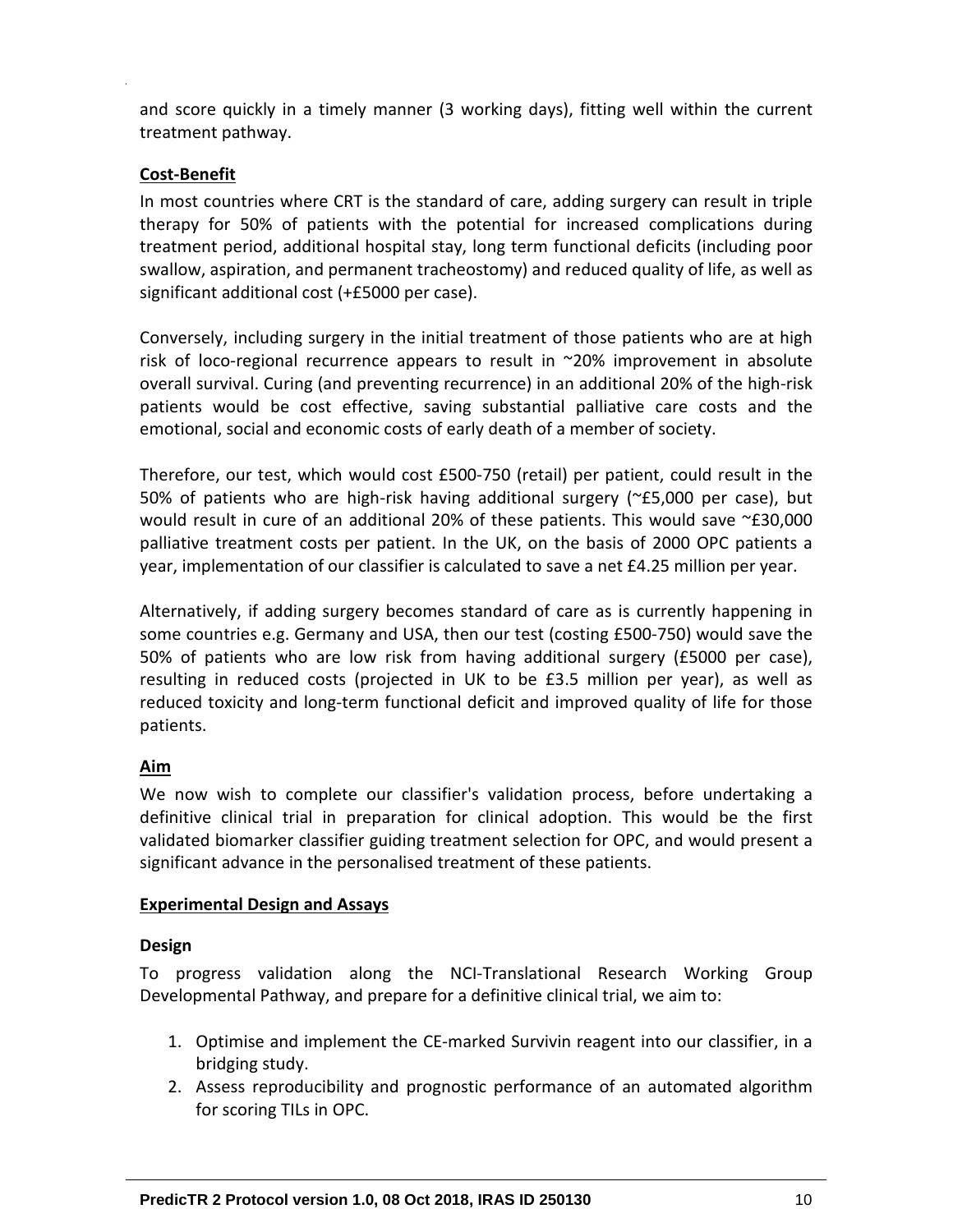- 3. Test assay intra- and inter-laboratory reproducibility for biomarkers, using CEmarked reagents, on whole tissue sections in routine NHS clinical laboratories.
- 4. External validation on a prospective cohort (see below for sample collections).

## <span id="page-10-0"></span>**Samples and Blinding**

Patient characteristics, outcomes and samples have already been prospectively collected. Biomarker samples will be stained and scored by laboratories and pathologists blinded to outcomes.

Samples have already been collected as part of the following studies:

- 1. Head and Neck 5000
- 2. PredicTR (original study)
- 3. PET NECK
- 4. AcceleraTED2
- 5. De-ESCALaTE Collect
- 6. CompARE Collect

### <span id="page-10-1"></span>**Assays**

Haematoxylin and eosin (H&E) stained sections from formalin-fixed, paraffin embedded tissue blocks are reviewed by a pathologist to confirm the diagnosis of squamous cell carcinoma, and to assign Tumour Infiltrating lymphocyte (TILs) score. Freshly cut 3μm tissue sections are used to perform immunohistochemistry (IHC; p16, Survivin) and highrisk HPV DNA in situ hybridization (HPV ISH). p16 (CINtec® p16 Histology, Roche Diagnostics) and HPV ISH (Ventana INFORMVIII Family 16 probe) are CE-marked kits, used in accordance with the manufacturer's instructions. For Survivin, the RUO antibody (clone EP2880Y, Abcam; used at 1:750 dilution following heat-induced epitope retrieval, pH6) will be compared with the CE-marked reagent (clone EP119, BioSB used as per manufacturer's protocol). The study will be carried out in accordance with Good Clinical Laboratory Practice (GCLP).

## <span id="page-10-2"></span>**Calibration and Scoring**

All pathologists undergo certification by attending a calibration meeting and scoring a test set before starting. TILs are manually scored on scanning magnification (x2.5 objective) and assigned one of the following categories: high TILs (diffuse; present in >80% of tumour/stroma), moderate TILs (patchy; present in 20-80% of tumour/stroma) or low TILs (weak/absent; present in <20% of tumour/stroma) (9). IHC is scored by assigning an intensity score (0, no staining; 1, weak; 2, moderate; 3, strong) and the percentage (0-100% in 5% increments) of malignant cells staining at each intensity. These parameters are combined to produce an H- score (product of intensity and percentage) from 0-300 (12). H-score for Survivin (continuous variable) is scaled and transformed to Z-score (13). p16 is dichotomised into positive and negative categories according to a previously described, clinically validated cut off (strong and diffuse nuclear and cytoplasmic staining present in ≥70% of the tumour; H-score equivalent ≥2 intensity x ≥70% = H score ≥140) (1,6). High risk HPV ISH is scored using a binary classification (positive vs. negative) (6).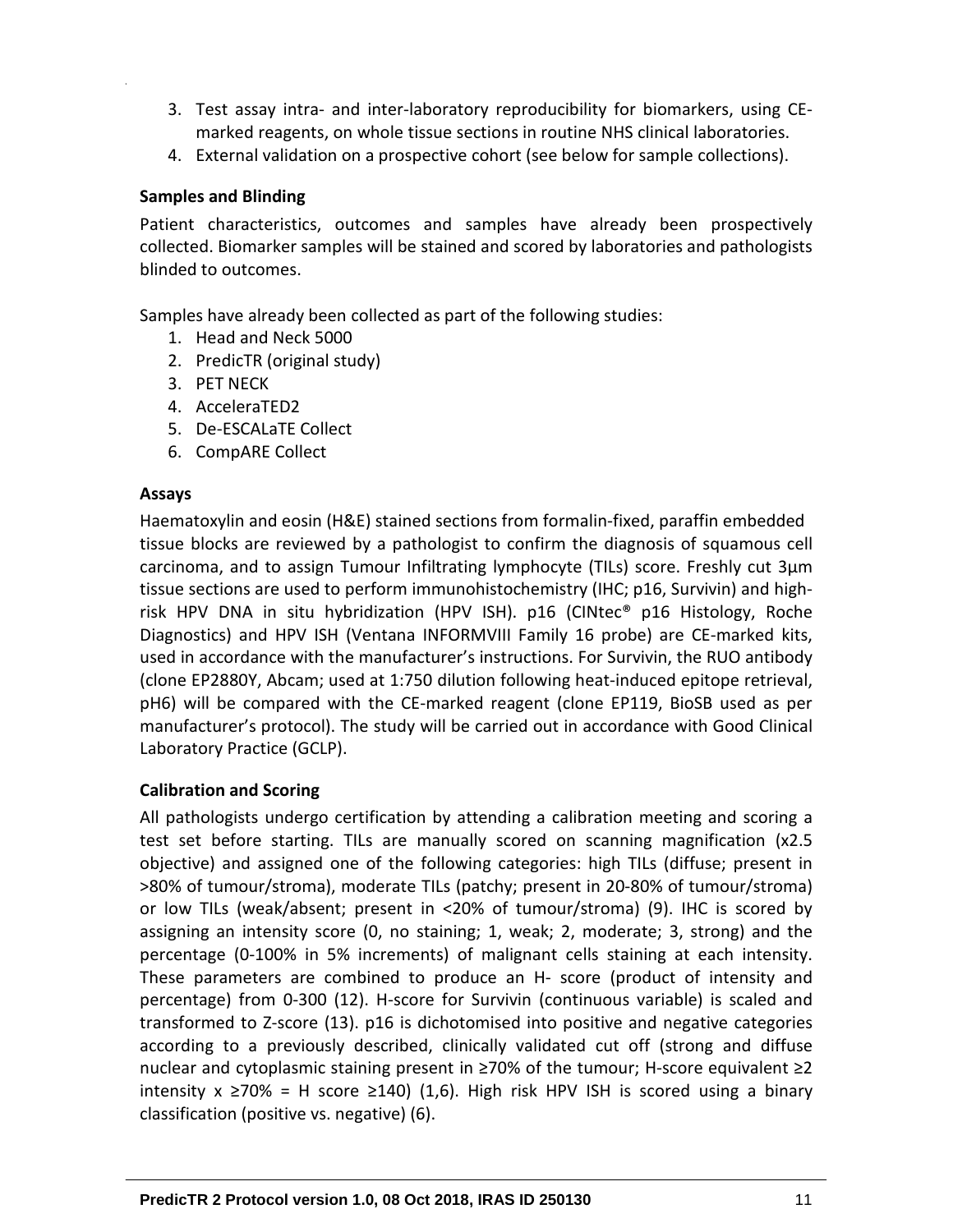## <span id="page-11-0"></span>**Methods, statistical analysis plan and formal sample size calculations**

### <span id="page-11-1"></span>**Survivin bridging study**

The Survivin antibody that we used in the previous study was not CE-marked. Since then, a CE-marked reagent is now available commercially. We will optimise this, and undertake a bridging study to ensure equivalent results by the CE marked version against the predicate test (Research Use Only assay).

Methods: The bridging study will involve staining approximately 200 cases on tissue microarrays using the new CE Marked Antibody in one laboratory, and will be scored by at least 2 pathologists independently. The results will then be compared with the results of the tissue microarrays previously stained by the RUO antibody.

The Altman and Bland 'limits of agreement' technique will be used to describe by how much the H-scores for the two different biomarkers differ. This approach compares measures of the same continuous quantity, and assesses systematic bias, trends in systematic bias with biomarker value, and the magnitude of differences between measures. These allow 95% "limits of agreement" to be calculated which summarise the magnitude of the differences.

We noted high levels of disagreement for the RUO assay in a previous interlaboratory evaluation study, where differences in the Survivin H-score between laboratories had standard deviations between 16 and 31. Due to this low reproducibility, we cannot expect close agreement between the RUO assay and the new assay. We will therefore judge a satisfactory replacement assay to have similar limits of agreement as the reproducibility study.

Sample size calculations for limits of agreement studies are based on the precision of the limits of agreement. Based on the standard error formula proposed by Bland and Altman, the precision of the estimate can be expressed in proportion to the standard deviation of the between test differences. Our proposed study of approximately 200 participants will provide adequate data such that the standard error of upper and lower 95% limits of agreement would be 12.5% of the standard deviation of the differences so the standard error would be 3H units should the SD be 25H units. This precision is adequate to be able to judge comparability of the old Research use only and the new CE-marked survivin reagents.

## <span id="page-11-2"></span>**Reproducibility of biomarkers**

Method: The reproducibility study will involve testing of each sample (to estimate intra laboratory variability SDa) twice (at two different times) in each of up to six laboratories (to estimate between laboratory variability SDi) from approximately 25 patients (to estimate between patient variability SDg); a total of approximately 300 sections for each biomarker.

Estimates will be obtained by fitting a random effects model (if necessary after log transformation of the data should it show positive skew). The consequences of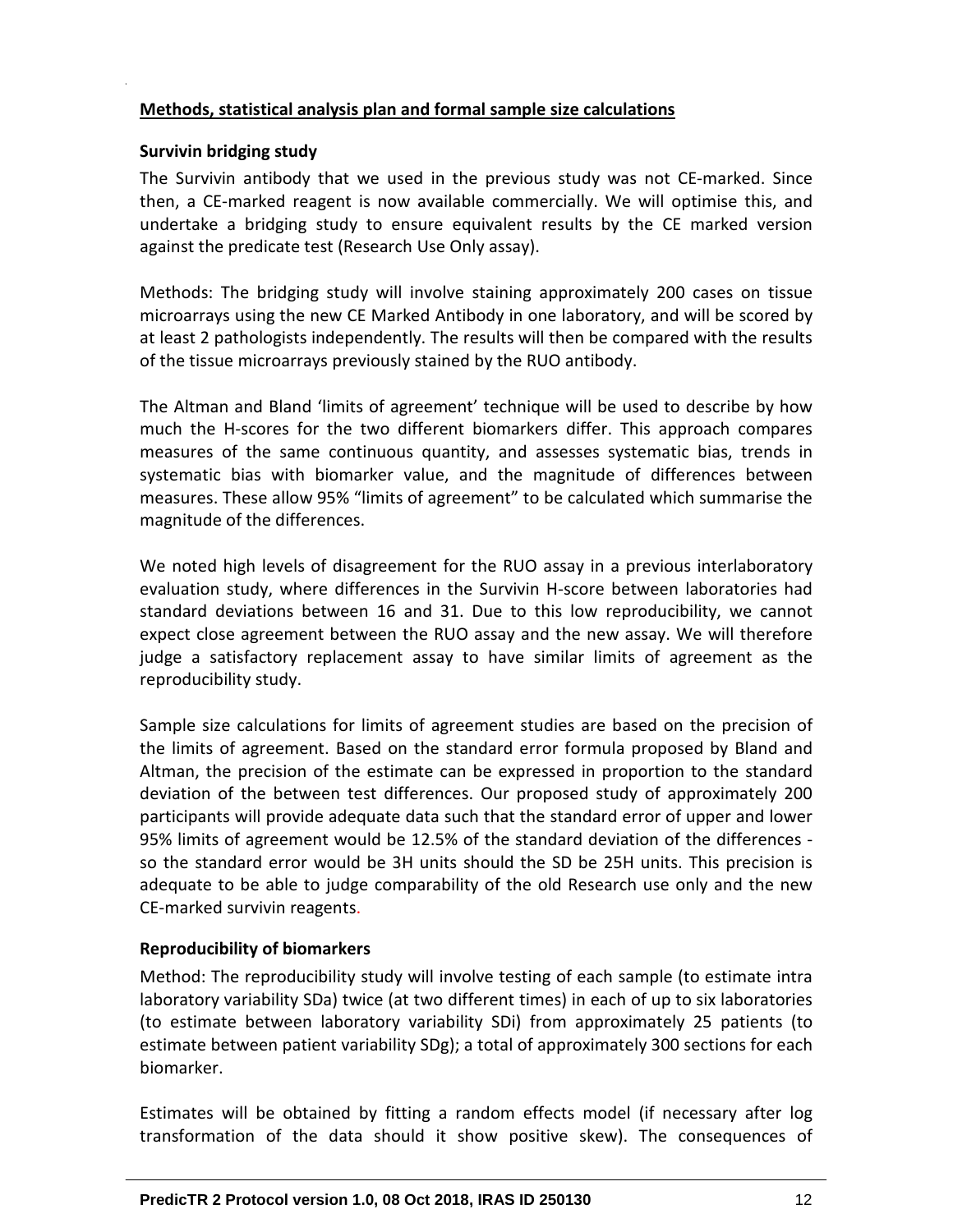measurement (score) variability on classifier performance will be assessed via simulation using the previously available study data obtained during classifier development. The random effects model will allow us to model the intra- to inter lab variability and perform an ANOVA analysis of the contribution of each factor to the overall stability and variability of the measurement. It will also allow us to optimise the resulting combined score, down-weighting any factors that happen to exhibit poor reproducibility.

This sample size and study design has been created to ensure that estimates of the standard errors of estimates of SDa, SDi and SDg are made with adequate precision to draw inferences from coefficients of variation, the index of individuality and reference change values. The design ensures that SDa and SDi are estimated with the greatest precision as they describe the repeatability and reproducibility of measurements. For example, estimates of SDa, SDi and SDg for survivin from our previous reproducibility study were in the order of 10, 20 and 30 H; via simulation using 1000 replications these values will be estimated with 95% confidence intervals of: 8.1 to 11.7; 15.3 to 24.9; and 15.5 to 46.8. For p16 we previously had estimates of SDa, SDi and SDg of 19, 38 and 118; these values will be estimated with 95% confidence intervals of: 17.0 to 20.9; 32.7 to 42.8; and 82.2 to 154.3.

## <span id="page-12-0"></span>**Validation on prospective cohort**

## <span id="page-12-1"></span>*Methods*

Four to six 3-5micron sections will be cut from each of approximately 504 anonymised samples from the Head Neck 5000 cohort. Each case will be randomly assigned to one of up to 6 NHS laboratories. The laboratory will carry out the required tests (described above) for each of the 4 biomarkers (TILs, HPV-ISH, p16 and Survivin) on all the sections of that case. The results are then sent to InHANSE, and will be amalgamated with outcomes and baseline characteristic data of Head and Neck 5000. The amalgamated data will then be analysed by the University of Oxford.

## *Sample size calculation*

High-risk patients treated with surgery and chemoradiotherapy (CRT) have a 3-year overall survival (OS) of 63% compared to those treated with CRT alone (42.5%). Therefore, to enable detection of a difference of 20% (HR 0.51) between surgical and non-surgically treated patients in high risk cohort, a sample size of 210 high-risk patients is required for 80% power and with P <0.05 (see detailed analysis below). As high-risk patients constitute approximately 50% of patients with OPC, an overall sample size of 416 is required. To factor for missing data and missing or un-scorable biomarker samples, we have increased the overall sample size by 20% to 504.

# <span id="page-12-2"></span>*Planned statistical analyses*

It is important to ensure that inference methods are well calibrated and powerful, and require minimal reasonable assumptions to hold. We will undertake statistical tests to compare the survival probability for those patients whose treatment (surgery + CRT) coincides with the biomarker classifier (the Concordant group) against those patients whose assigned treatment (CRT) disagrees with the biomarker classifier (the Discordant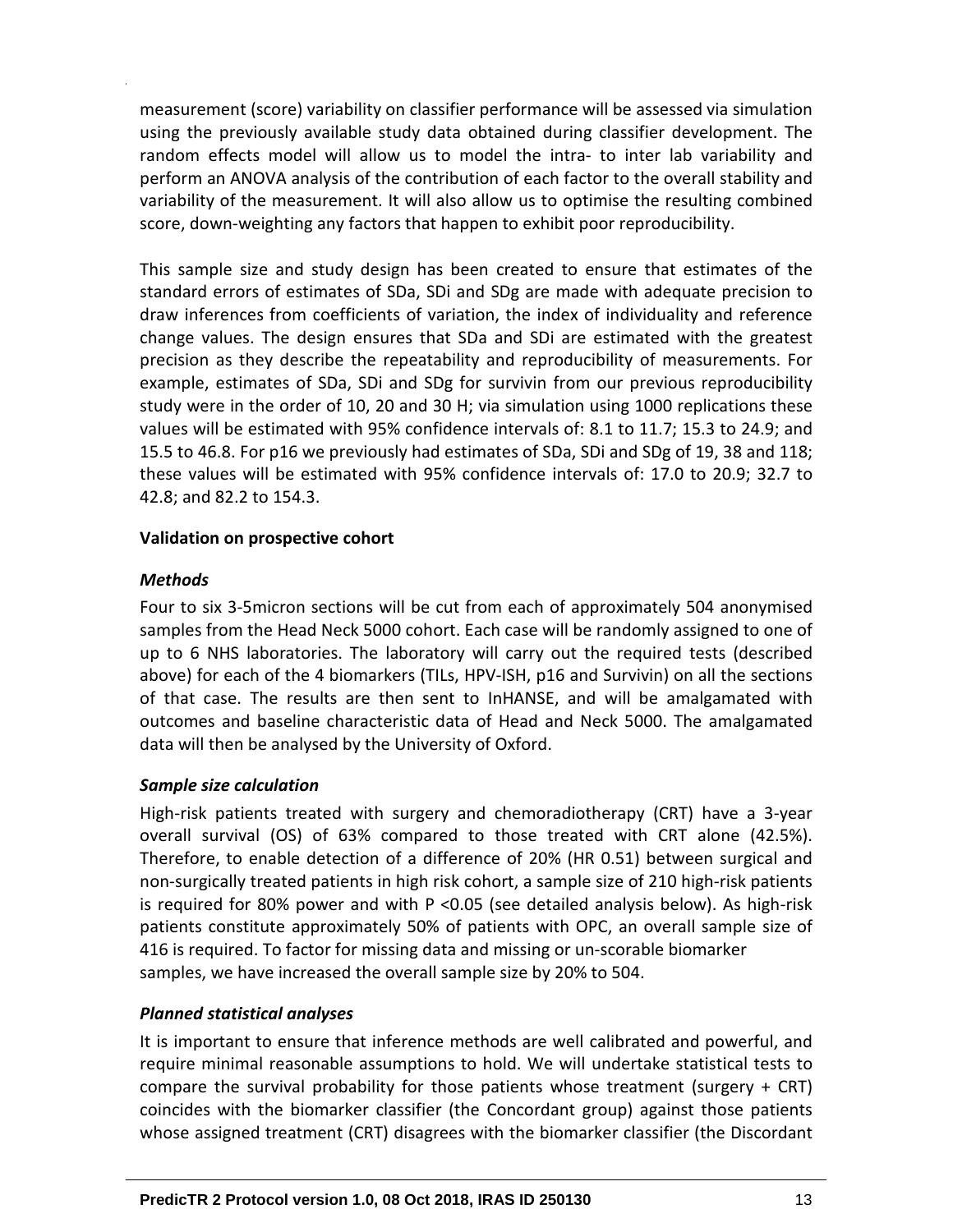group). That is, consider those set of patients where clinicians have assigned to surgeryand-CRT. We can see if any of them would have been assigned solely to CRT by the biomarker classifier. We can then compare the outcomes of those patients who underwent surgery-and-CRT where the classifier assigned them to surgery-and-CRT versus those who underwent surgery-and-CDT where the classifier would have prescribed CRT alone. Under a null hypothesis that the classifier is no better than random we expect to see no difference in outcomes between the two groups. The same is true for those patients assigned to CRT where the classifier can be used to retrospectively identify the patients in this set that it would have switched treatment and assigned to surgery-and-CRT.

As a first step then, a hypothesis test could compare Concordant vs. Discordant survival times within each treatment group (CRT and surgery) separately. Fig 1 shows the effect size required for the test to be powered. The effect is measured in terms of the margin between the survival probability of Concordant and Discordant patients. The difference in the red lines shows the effect size of difference that we are powered for in those patients who received surgery-and-CRT; and the black lines show for those receiving solely CRT. The x-axis shows the concordance probability. At the point of greatest discordance, 50%, the sample size is largest as the classifier disagrees with the clinical assignment. At the extreme of 100% concordance we have no power as the classifier and clinical assignment are identical. For example, if the biomarker classifier agrees with the treatment assignment on 50% of the subjects – i.e. 0.5 on the horizontal axis -- the minimum difference in survival that could be detected by the test is 20%, namely 53% survival for the Discordant group vs. 73% for the Concordant group. These survival probabilities are anchored by the 3-year OS rate of 63% in high-risk patients treated with surgery +CRT.

Further to the formal tests we will also explore calibration of predicted survival probabilities in the Concordant group via AUC classifier analysis (C-index) and Hosmer-Lemeshow plots across each biomarker to identify mis-calibration and / or possible nonlinear effects.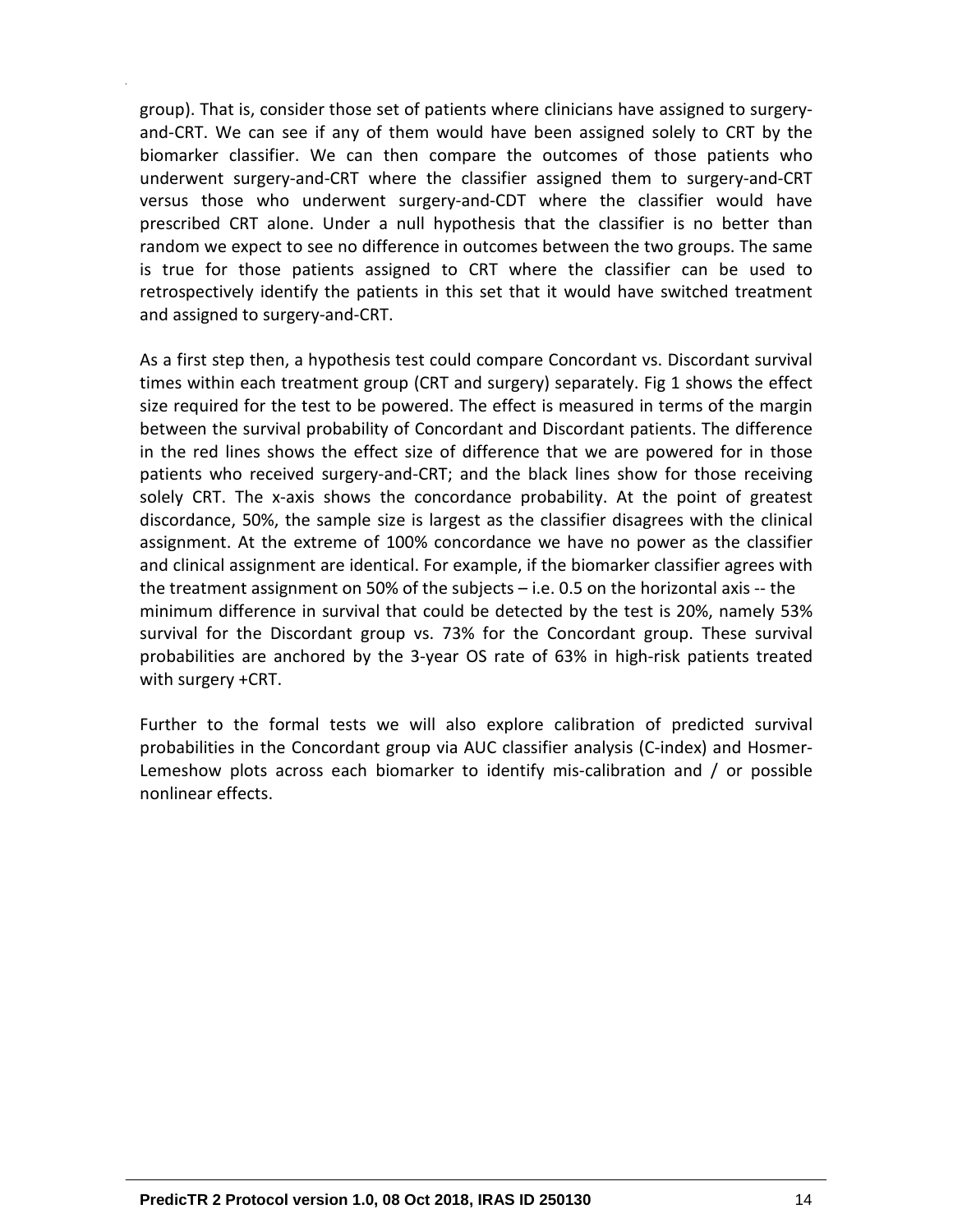

<span id="page-14-0"></span>**Figure 1. Sample size calculation for project showing a detectable difference in survival probability between concordant and discordant groups at 80% power and 0.05 significance**

## **Project oversight**

Day-to-day project management will be undertaken by Professor Mehanna (CI) and Dr Rachel Spruce (Project Manager).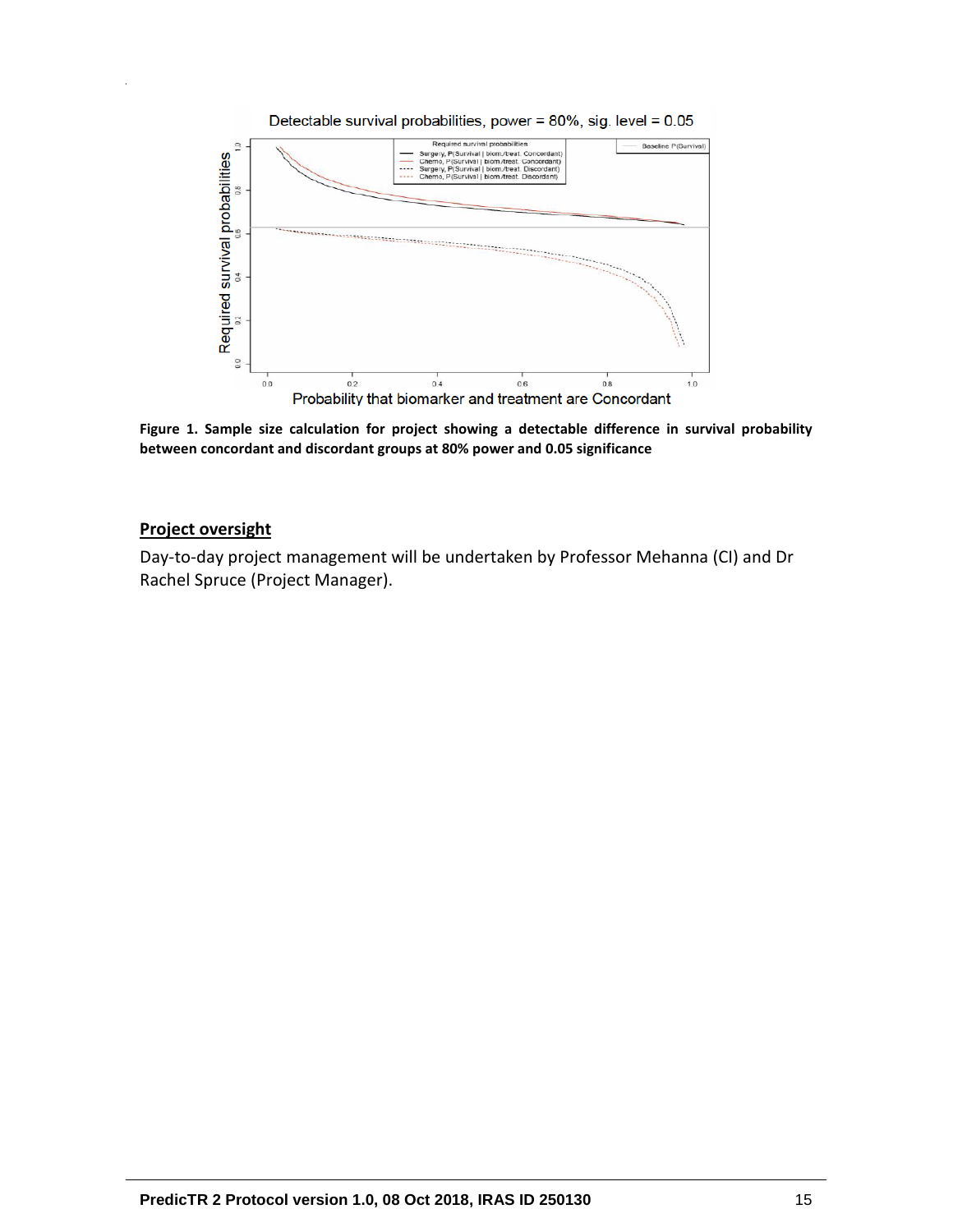## **References**

- <span id="page-15-0"></span>1. Ang KK, Harris J, Wheeler R, Weber R, Rosenthal DI, Nguyen-Tân PF, et al. Human Papillomavirus and Survival of Patients with Oropharyngeal Cancer. New England Journal of Medicine. Massachusetts Medical Society; 2010 Jul;363(1):24–35.
- 2. O'Sullivan B, Huang SH, Su J, Garden AS, Sturgis EM, Dahlstrom K, et al. Development and validation of a staging system for HPV-related oropharyngeal cancer by the International Collaboration on Oropharyngeal cancer Network for Staging (ICON-S): a multicentre cohort study. The Lancet Oncology. 2016 Apr;17(4):440–51.
- 3. Fakhry C, Zhang Q, Nguyen-Tân PF, Rosenthal DI, Weber RS, Lambert L, et al. Development and Validation of Nomograms Predictive of Overall and Progression-Free Survival in Patients With Oropharyngeal Cancer. Journal of Clinical Oncology. American Society of Clinical Oncology; 2017 Dec 20;35(36):4057–65.
- 4. Rainsbury JW, Ahmed W, Williams HK, Roberts S, Paleri V, Mehanna H. Prognostic biomarkers of survival in oropharyngeal squamous cell carcinoma: Systematic review and meta-analysis. Eisele DW, editor. Head & Neck. Wiley-Blackwell; 2012 Sep 20;35(7):1048–55.
- 5. Ang KK, Sturgis EM. Human Papillomavirus as a Marker of the Natural History and Response to Therapy of Head and Neck Squamous Cell Carcinoma. Seminars in Radiation Oncology. 2012 Apr;22(2):128–42.
- 6. Singhi AD, Westra WH. Comparison of human papillomavirus in situ hybridization and p16 immunohistochemistry in the detection of human papillomavirusassociated head and neck cancer based on a prospective clinical experience. Cancer. Wiley-Blackwell; 2010;92(9):NA–NA.
- 7. Schache AG, Liloglou T, Risk JM, Filia A, Jones TM, Sheard J, et al. Evaluation of Human Papilloma Virus Diagnostic Testing in Oropharyngeal Squamous Cell Carcinoma: Sensitivity, Specificity, and Prognostic Discrimination. Clinical Cancer Research. 2011 Oct 2;17(19):6262–71.
- 8. Marsh D, Suchak K, Moutasim KA, Vallath S, Hopper C, Jerjes W, et al. Stromal features are predictive of disease mortality in oral cancer patients. The Journal of Pathology. Wiley-Blackwell; 2011 Jan 5;223(4):470–81.
- 9. Ward MJ, Thirdborough SM, Mellows T, Riley C, Harris S, Suchak K, et al. Tumourinfiltrating lymphocytes predict for outcome in HPV-positive oropharyngeal cancer. Br J Cancer. Nature Publishing Group; 2013 Oct 29;110(2):489–500.